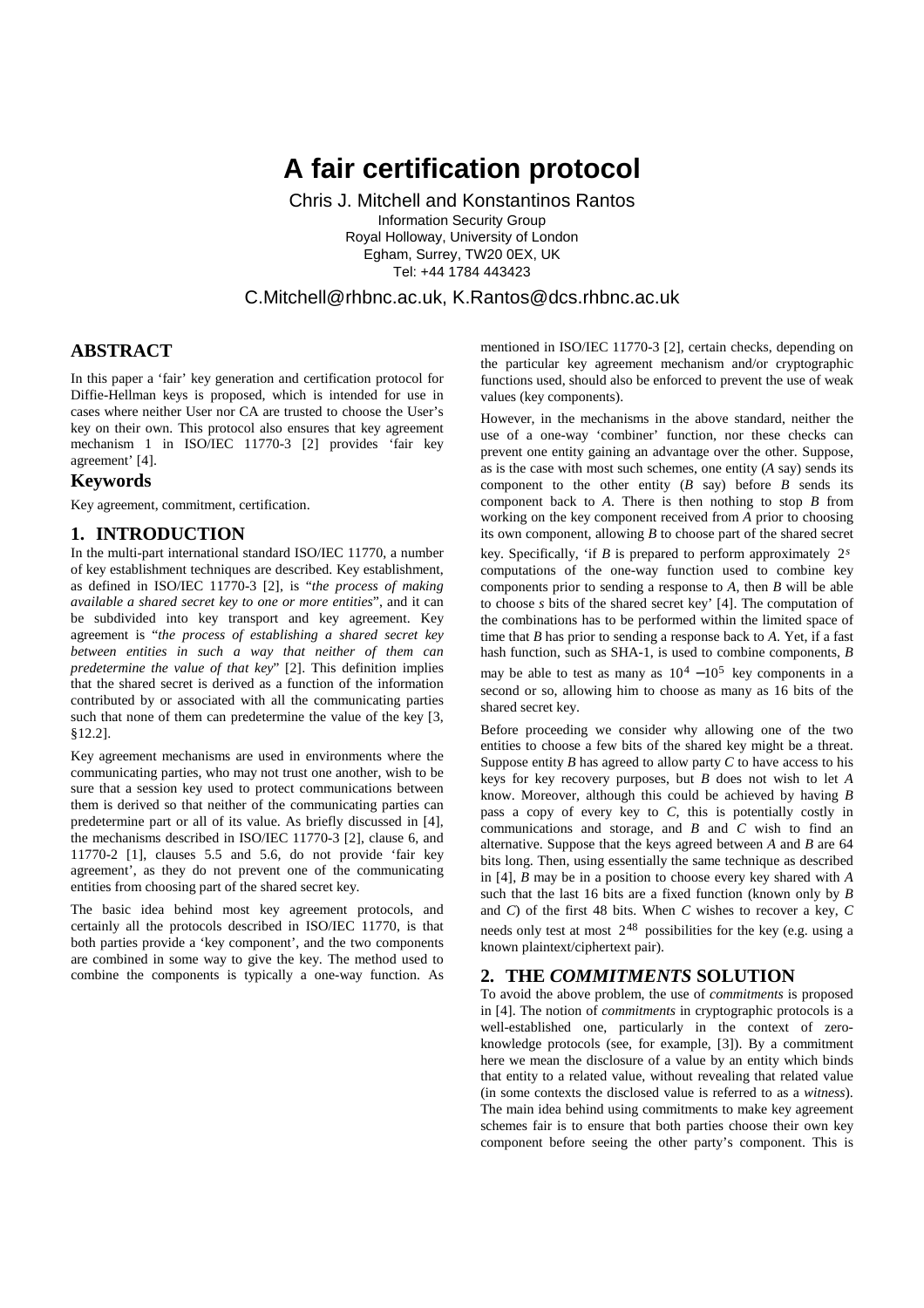achieved by requiring one entity, say  $B$ , to hash its key component using a one-way hash function, and to send the resulting hashcode as the commitment to the other entity, say *A*, before *A* sends its own key component to *B*. Assuming that the key component contains sufficiently many bits, *A* cannot calculate *B*'s key component before choosing its own. Therefore, *A* has to generate and send its own key component without seeing the exact value of *B*'s component. After that *B* can pass its key component back to *A*, who hashes the value and checks whether the two hashed values match.

Most of the standardized key agreement mechanisms with joint key control described in ISO/IEC 11770-2 [1] and 11770-3 [2] can easily be adapted, using *commitments*, to provide 'fair key agreement'. However, of the seven key agreement methods specified in ISO/IEC 11770-3, the use of the commitment-based solution only applies to four of them; it does not work for the mechanisms involving use of pre-established key agreement key pairs (key agreement mechanisms 1–3 in ISO/IEC 11770-3). The main reason is that if one of the communicating parties has a public key agreement key certified by a CA, the other party can work on it for a long period of time before choosing its key component.

The purpose of this paper is to consider key agreement mechanism 1 in ISO/IEC 11770-3 and provide a solution to the 'fair key agreement' problem for this scheme. The proposed solution could more generally serve as a 'fair certification protocol' for Diffie-Hellman keys where the User does not choose his private key, but neither is the private key released to the CA. The mechanism could be deployed in environments where neither the CA nor the User trust each other to choose the User's key.

# **3. KEY AGREEMENT USING PUBLIC KEY CRYPTOGRAPHY**

In the key agreement mechanisms described in ISO/IEC 11770-3 [2], both communicating parties contribute to the shared secret key, which is computed as a one-way function of the key components that the parties have chosen. The requirements for use of the mechanisms are given in ISO/IEC 11770-3 clauses 5 and 6. Most importantly, entities A and B using one of these protocols must have agreed on a function  $F: H \times G \to G$ , with the following properties.

- 1. *F* satisfies the commutativity condition  $F(h_A, F(h_B, g)) = F(h_B, F(h_A, g))$ .
- 2. It is computationally intractable to find  $F(h_1, F(h_2, g))$ from  $F(h_1, g)$ ,  $F(h_2, g)$  and *g*. This implies that  $F(\cdot, g)$  is a one-way function.

Also *A* and *B* must share an element *g* in *G*, which may be publicly known, and *A* and *B* must be able to efficiently compute values  $F(h, g)$  and generate random elements in *H*. One 'obvious' candidate for  $F$  is to choose a large prime  $p$ , put  $G = Z_p$ , put  $H = Z_p^*$ , let *g* be a primitive element modulo *p*, and define

$$
F(h, g) = g^h \bmod p
$$

The seven key agreement mechanisms specified in ISO/IEC 11770-3 [2] can be divided into three classes.

- In one scheme (mechanism 1) the shared secret key is generated as a function of the two parties' pre-established key agreement keys. According to mechanism 1 two entities *A* and *B* non-interactively establish a shared secret key using their key agreement key pairs. Use of the mechanism requires each entity *X* to have a private key agreement key  $h_X$  in *H* and a public key agreement key  $p_X = F(h_X, g)$ , and both entities to have an authenticated copy of each other's public key agreement key [2, clause 6.1]. The mechanism involves the following steps:
	- 1. *A* computes, using its own private key agreement key  $h_A$  and *B*'s public key agreement key  $p_B$ , the shared secret key as  $K_{AB} = F(h_A, p_B)$ .
	- 2. *B* computes, using its own private key agreement key  $h_B$  and *A*'s public key agreement key  $p_A$ , the shared secret key as  $K_{AB} = F(h_B, p_A)$ .
- In two schemes (mechanisms 2 and 3) the shared secret key is generated as a function of one party's pre-established key agreement key, and the other party's dynamically generated component.
- In the other four schemes (mechanisms  $4-7$ ) the shared secret key is computed as a function of two dynamically generated components, one for each party.

As already discussed, the 'commitments' solution only applies to the third class of mechanisms. The fairness problem arises in the first class of mechanisms because one party may select his/her key agreement key pair so as to choose part of the key shared with another specified entity. Suppose entity *A* gets and publishes its public key agreement key. When *B* chooses its key agreement key it can ensure that the key established between *A* and *B* has certain properties. Of course, *B* has no control over keys established between himself and other entities, so the problem is restricted in scope. Nevertheless, *B* potentially has a long time in which to work on *A*'s key before choosing its own, and in this respect the problem is worse than for mechanisms 4–7. We now propose a solution to the first class of mechanisms, based on the idea of preventing a user choosing his/her key pair, whilst preserving the secrecy of the user's private key.

Finally note that we do not have a solution to the problem for the second class of mechanisms. This case appears particularly intractable, and if the lack of 'fairness' is a major problem then a mechanism from one of the other two classes should be used.

## **4. A FAIR CERTIFICATION PROTOCOL**

We present a protocol between an entity and a CA which provides the entity with a private key and a certified public key, where the user cannot choose his/her private key but also no other entity (including the CA) knows the private key. Use of the proposed certification and key derivation mechanism requires the User and CA to share a secure channel and have agreed a modulus (a large prime number *p*), an element *g* of large multiplicative order *q* modulo *p*, and a collision-resistant hash-function *h*. The values *p*, *g* and *h* would typically be shared by a large domain of users, and could be distributed as part of an implementation of the scheme. Alternatively, the agreement of these values could be done using one of the mechanisms proposed in [3, §13.4]. The proposed protocol consists of the following steps.